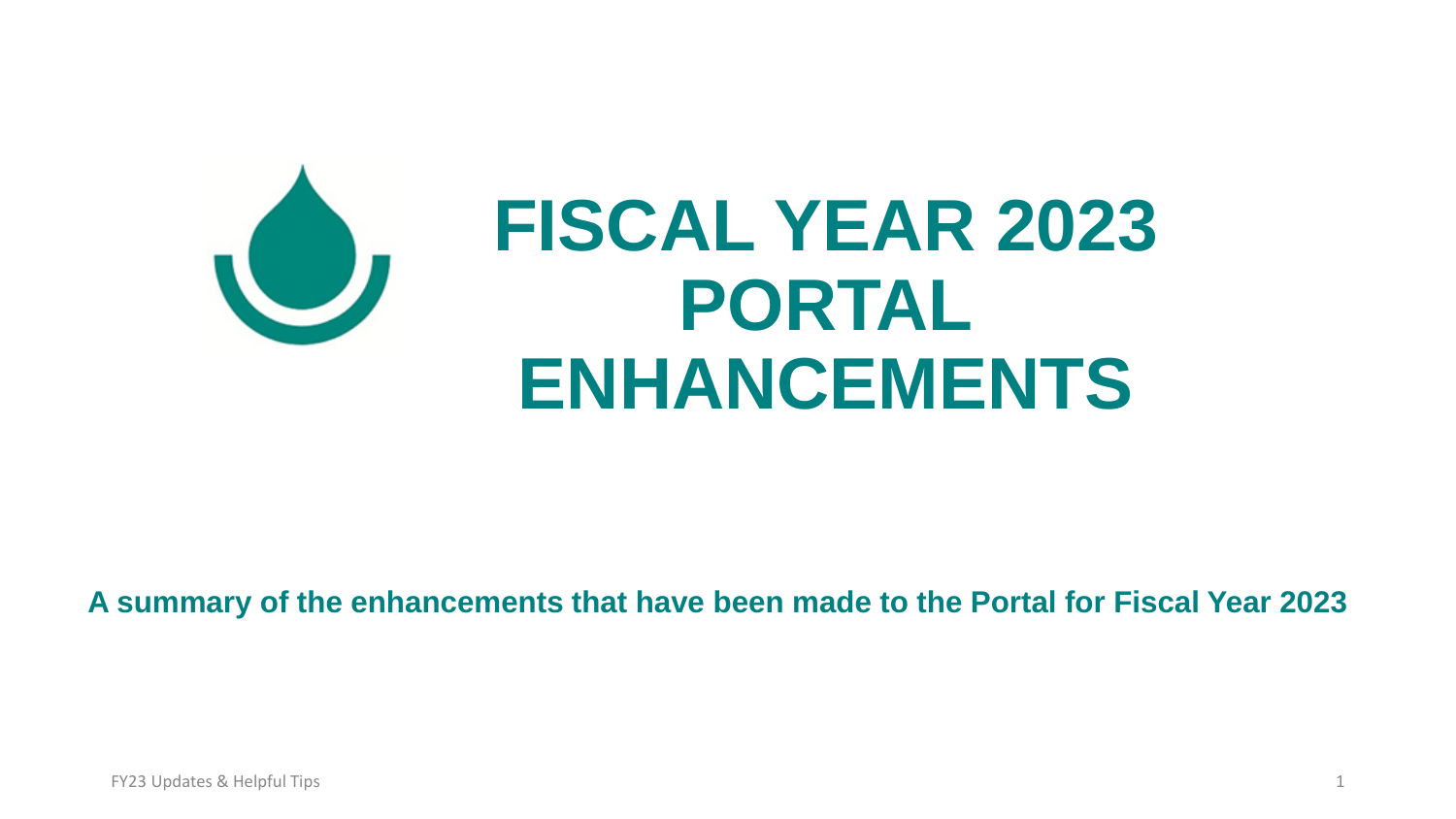### **FISCAL YEAR 2023 PORTAL ENHANCEMENTS**

Welcome! For firms that visited the Portal last fiscal year and completed their firm's profile in the Qualification Editor, this is a summary of the enhancements that have been made to the Portal over the last several months and tips/suggestions to help make updating and submitting your firm's qualifications as efficient and simple as possible. The enhancements include the following:

- ➢ **New Navigation Dashboard Sections**
	- ➢ **Welcome page**
	- ➢ **History section**
- ➢ **Automatic Saving of Input in Qualification Editor**
- ➢ **Other enhancements and tips**
	- ➢ **Prefill Company Name**
	- ➢ **Key Personnel** 
		- ➢ **Additional identification information in the submission drop-down menu**
		- ➢ **Ordering of Key Personnel in submissions**
	- ➢ **Example Project** 
		- ➢ **Expanded title to 250 characters**
		- ➢ **Construction completion year – additional options**
		- ➢ **Additional identification information in the submission drop-down menu**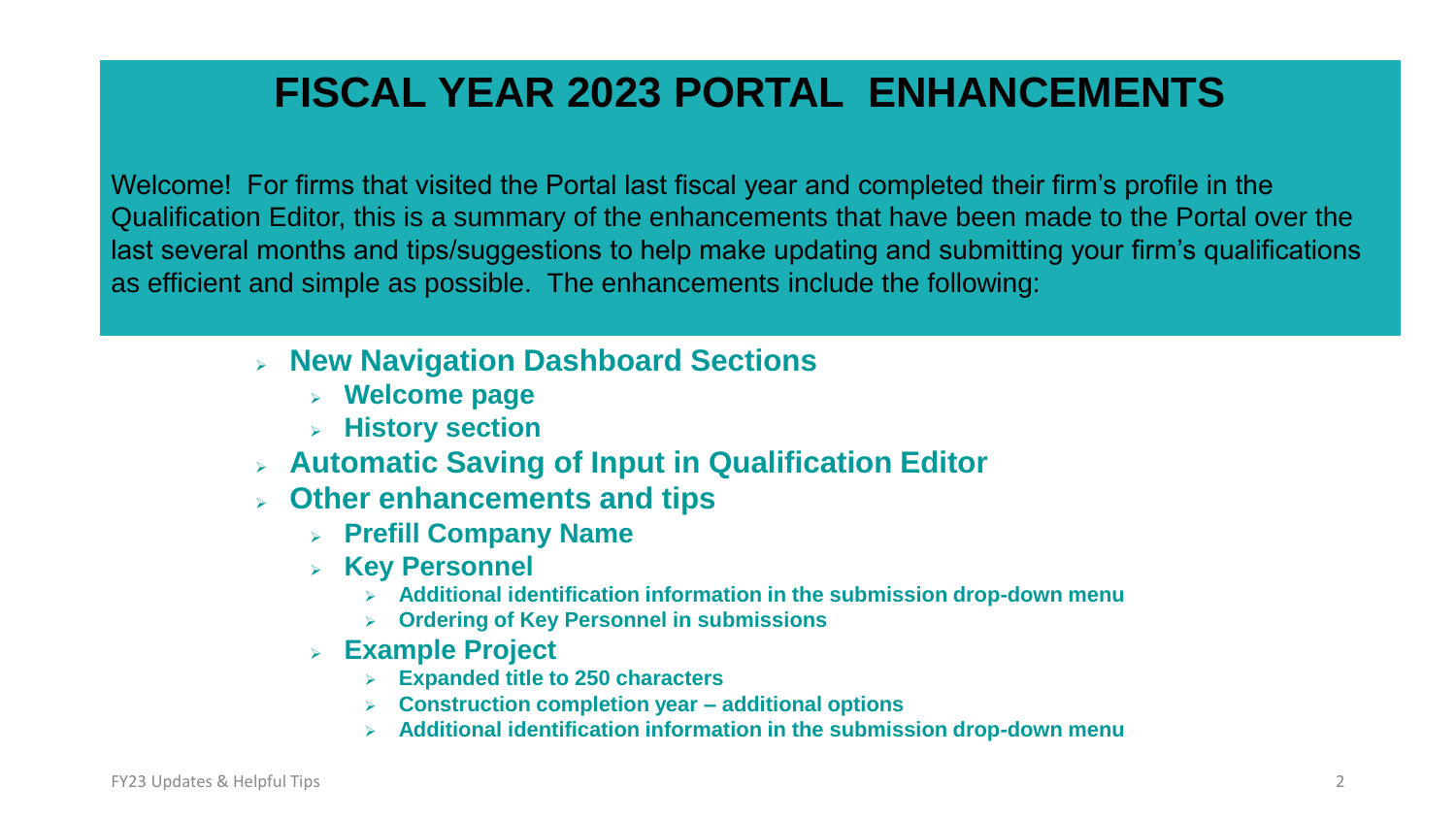# **New Navigation Dashboard Sections**

**The "Welcome" page and the "History" section have been added to the Navigation Dashboard on the left side of the screen when you have logged into your company account.**

![](_page_2_Figure_2.jpeg)

**Security Questionnaire**

- . Professional Service General Terms & Conditions Rev. 9/2020
- 

FY23 Updates & Helpful Tips<br>For assistance, please contact the BWS Procurement Office at (808) 748-5071 or via email at Professionalservices@hbws.org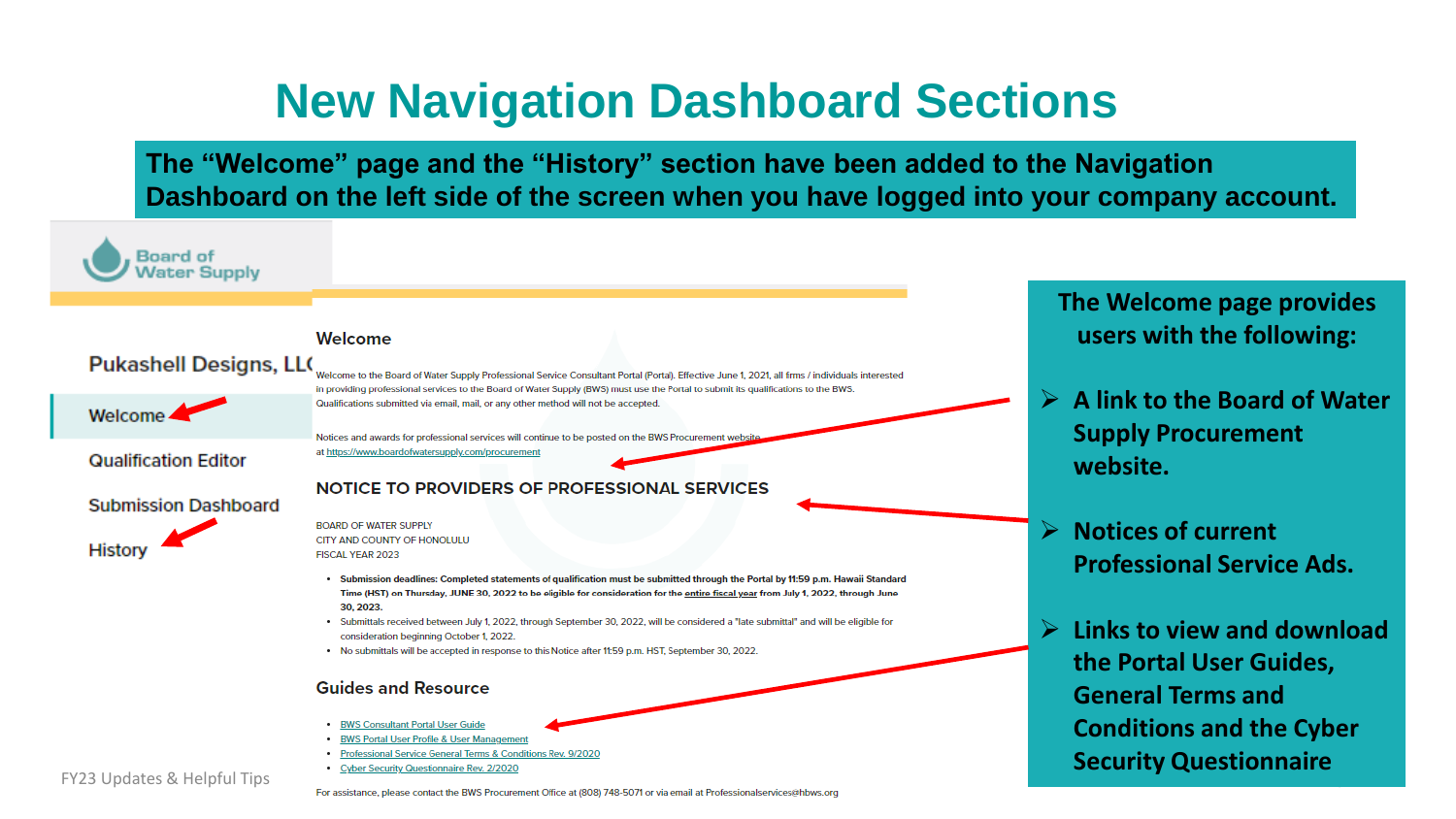![](_page_3_Picture_0.jpeg)

### **HISTORY**

#### **Pukashell Designs, LLC**

Welcome

**Qualification Editor** 

**Submission Dashboard** 

**History** 

#### **REMINDER:**

Only submissions for project categories that used the SFR330 Form format are archived and may be viewed, download and printed. Copies of Letter of Interest submissions are not available on the Portal.

#### The History section is a Firm's archive of all prior fiscal year **History** qualifications that were successfully completed and submitted through the Portal. Firms may view, download, or print copies of the archived submission(s). Incomplete submissions that were started but not submitted by the final deadline for **Fiscal Year 2022** submissions are removed and not archived. **Division Submitted Date Project Category**  $\pm$  PDF **Capital Projects** 5/24/2021 22-01CP: Archaeological Services 22-05WQ: Environmental Assessments & Project Managment  $\pm$  PDF **Water Quality** 5/28/2021 Services  $\pm$  PDF 22-07IT: SharePoint Consulting Services Information Technology 5/29/2021  $+$  PDF Capital Projects 22-02CP: Architectural Services 10/6/2021 22-12CP: Environmental Assessments/ Environmental Impact  $\pm$  PDF **Capital Projects** 10/6/2021 Statements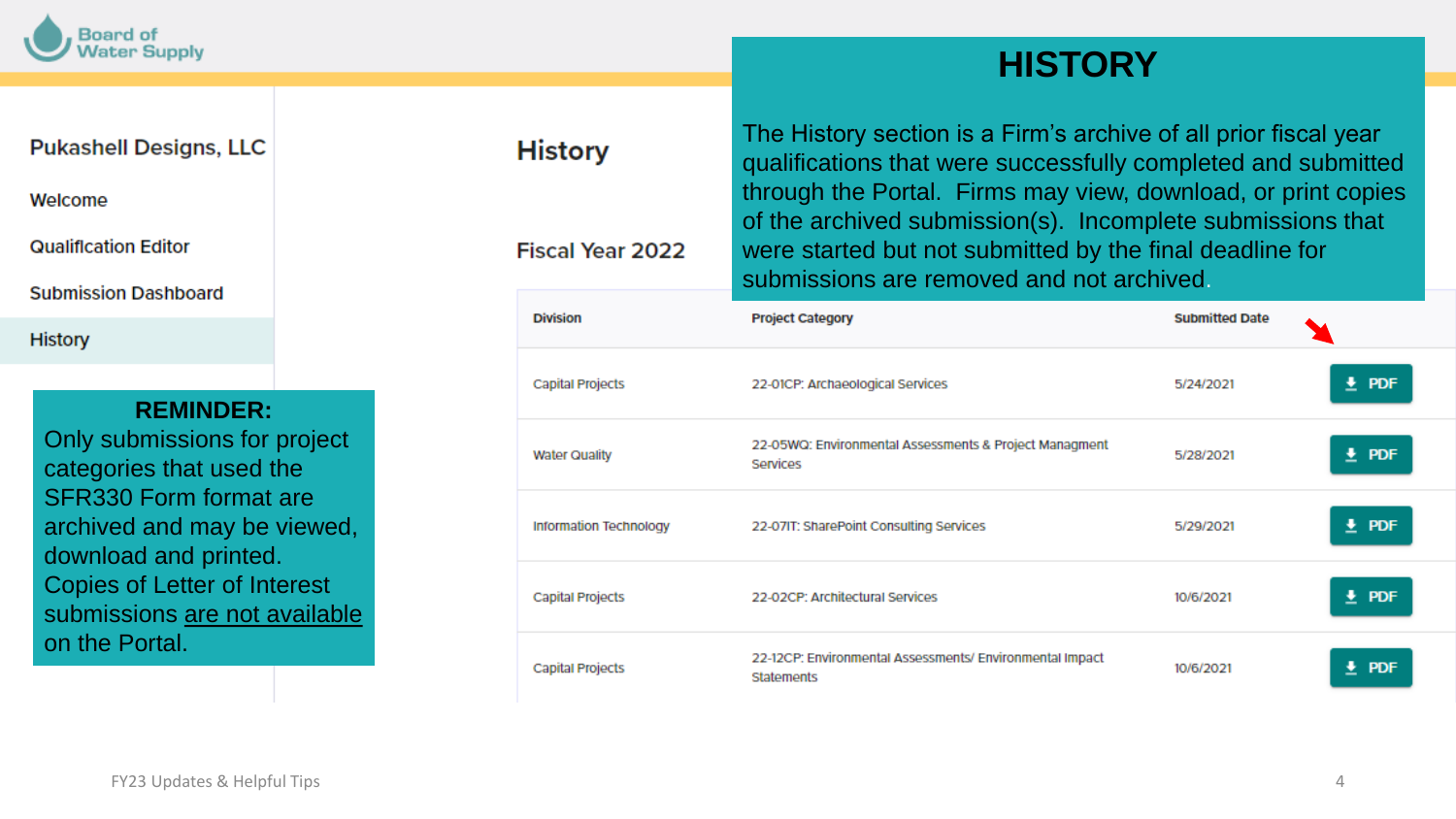![](_page_4_Picture_0.jpeg)

### **Automatic Save Feature**

In the **Qualification Editor** an automatic save feature has been added and will save the information entered on the page every 20 seconds after a minimal amount of information has been entered in the respective section. Below are the list of sections that have the automatic save feature and the minimal amount of information that is required to trigger the Auto-save function.

| <b>Part I - Specific Qualifications</b> | <b>Minimum Data Entry to Trigger the</b><br><b>Auto-Save</b> |
|-----------------------------------------|--------------------------------------------------------------|
| <b>Point of Contact</b>                 | First & Last Name, Title, Firm Name                          |
| <b>Proposed Project Category Team</b>   | <b>Title of Proposed Team Set</b>                            |
| <b>Key Personnel</b>                    | <b>First &amp; Last Name</b>                                 |
| <b>Example Projects</b>                 | <b>Project Title</b>                                         |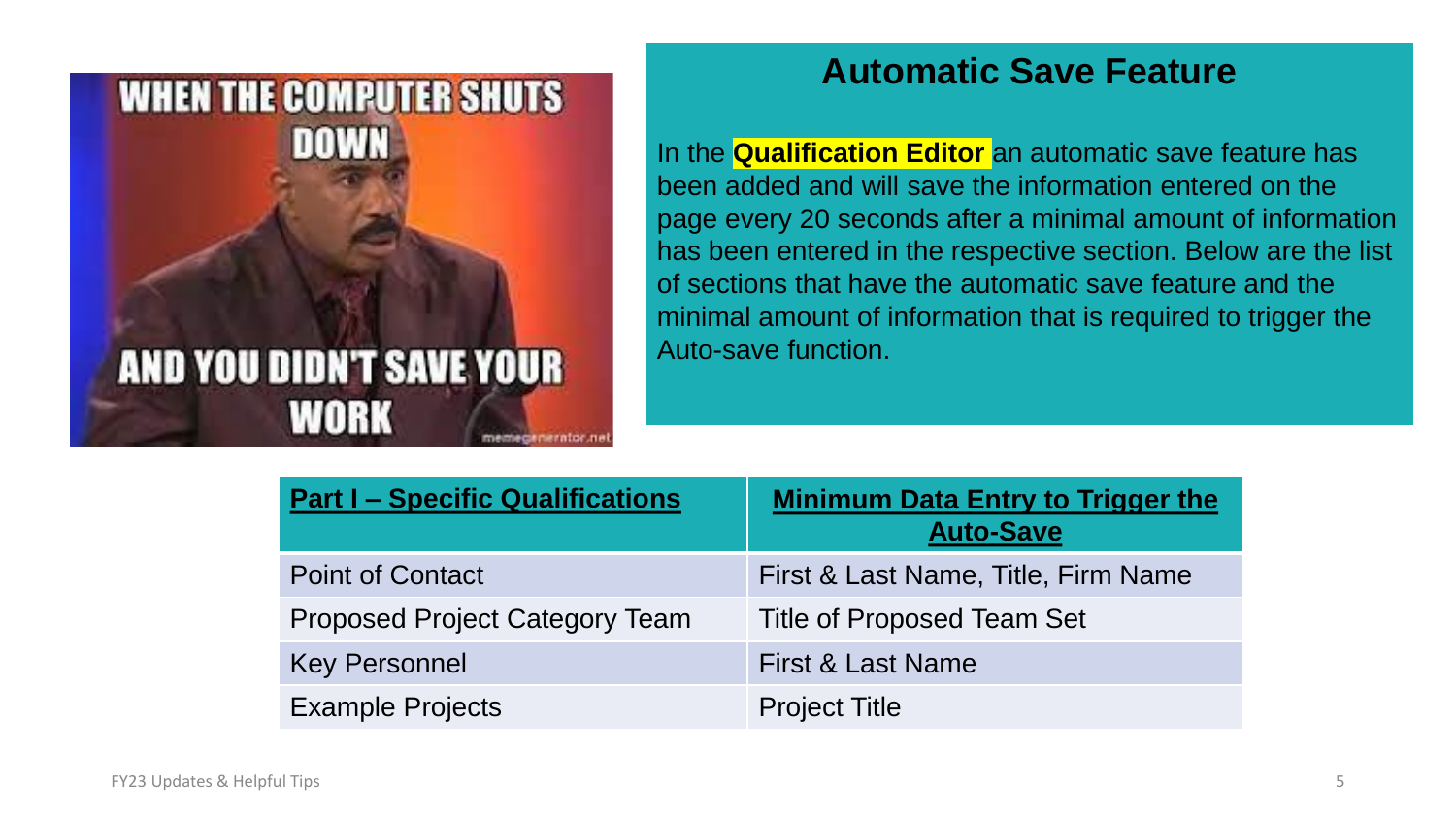![](_page_5_Figure_0.jpeg)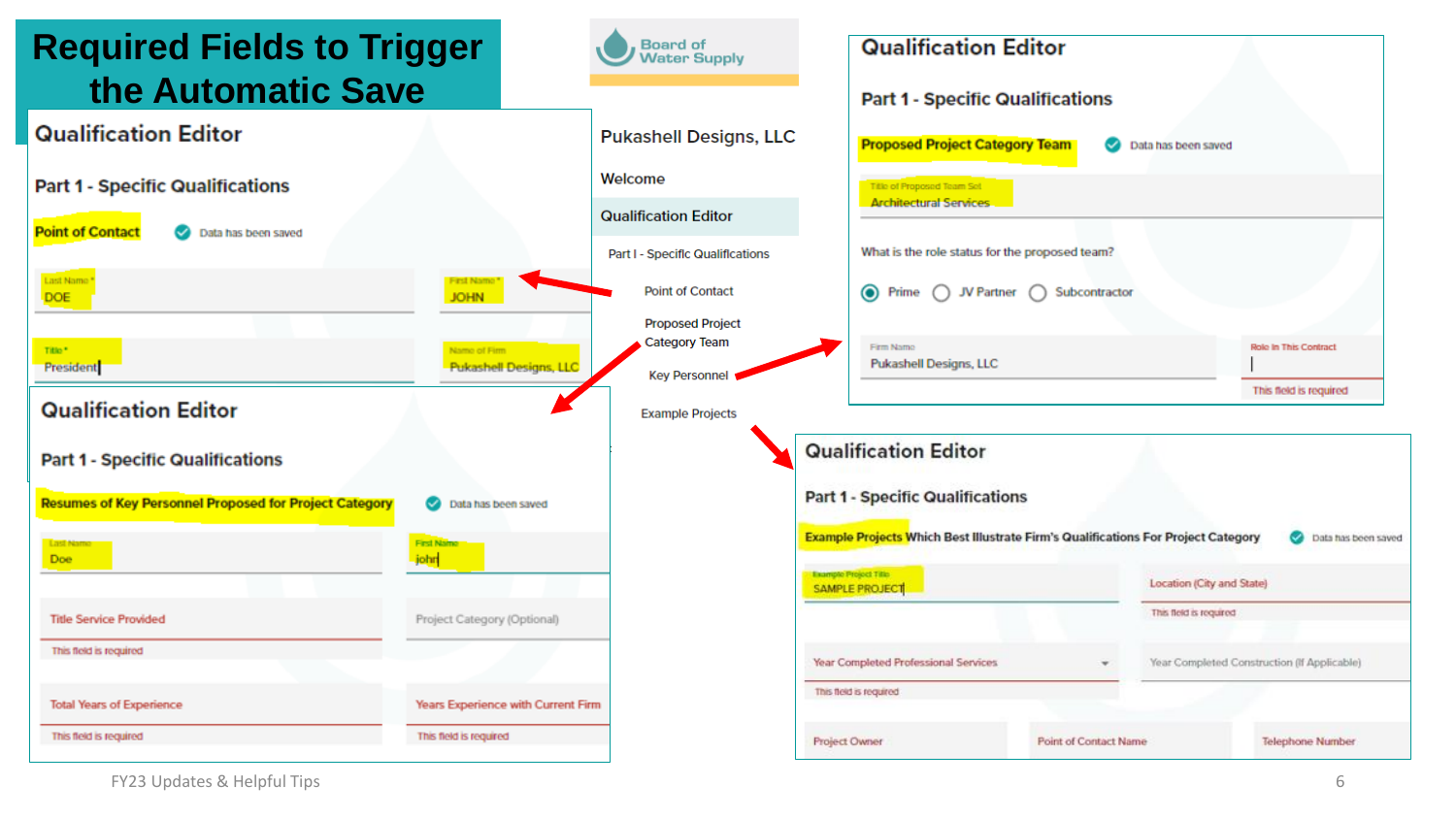![](_page_6_Picture_0.jpeg)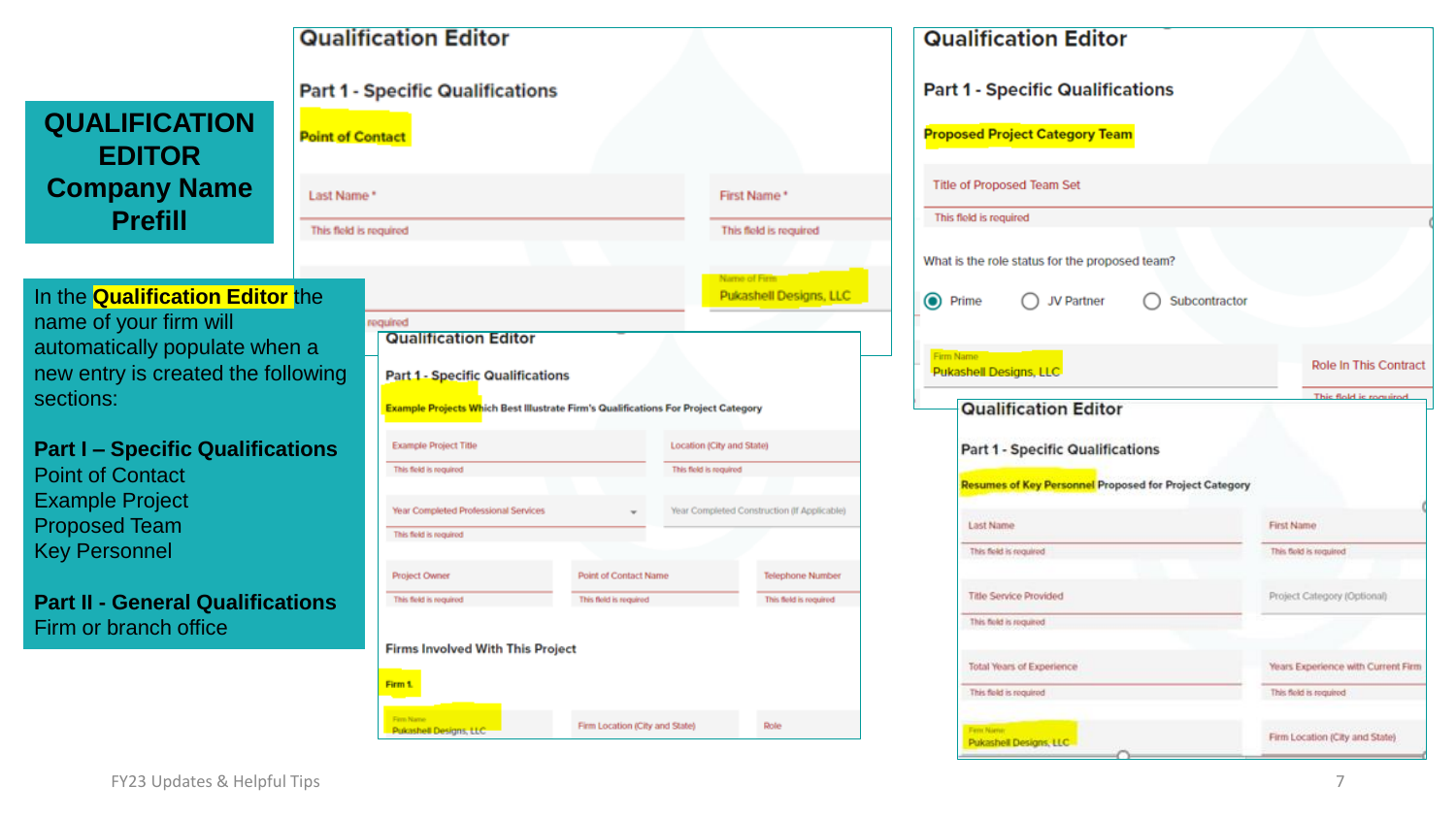### **KEY PERSONNEL**

If a Key Person has a different role/position/title for different projects and their resume for each role/position/title that they hold is different or has different Relevant Projects, please create a Key Personnel profile for each of the roles/positions/ titles that the person has. To help firms manage the Key Personnel profiles and easily identify and select the appropriate profile when completing a project category submission, the following enhancements have been made:

1. In the **Qualification Editor** the Key Person Profile page a "Project Category" field has been added that users may use to select a project category for the profile if applicable. The "Project Category" field is an optional field.

![](_page_7_Figure_3.jpeg)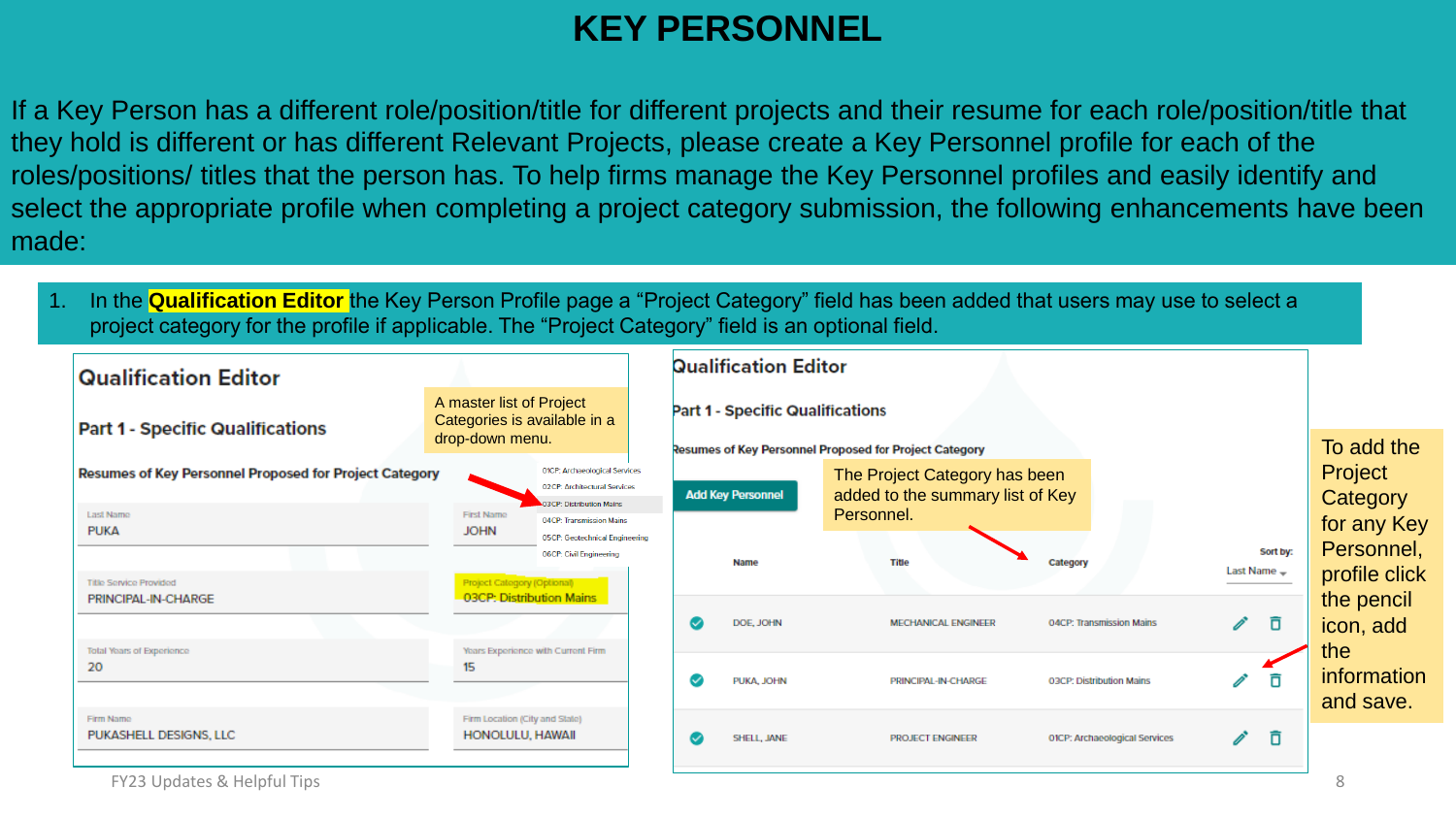# **KEY PERSONNEL (CONTINUED)**

![](_page_8_Figure_1.jpeg)

3. The profiles of the Key Personnel will be displayed in the PDF submission for the respective project category based on the date and time that the Key Person's profile is added to the specific project category submission.

**Next Step >**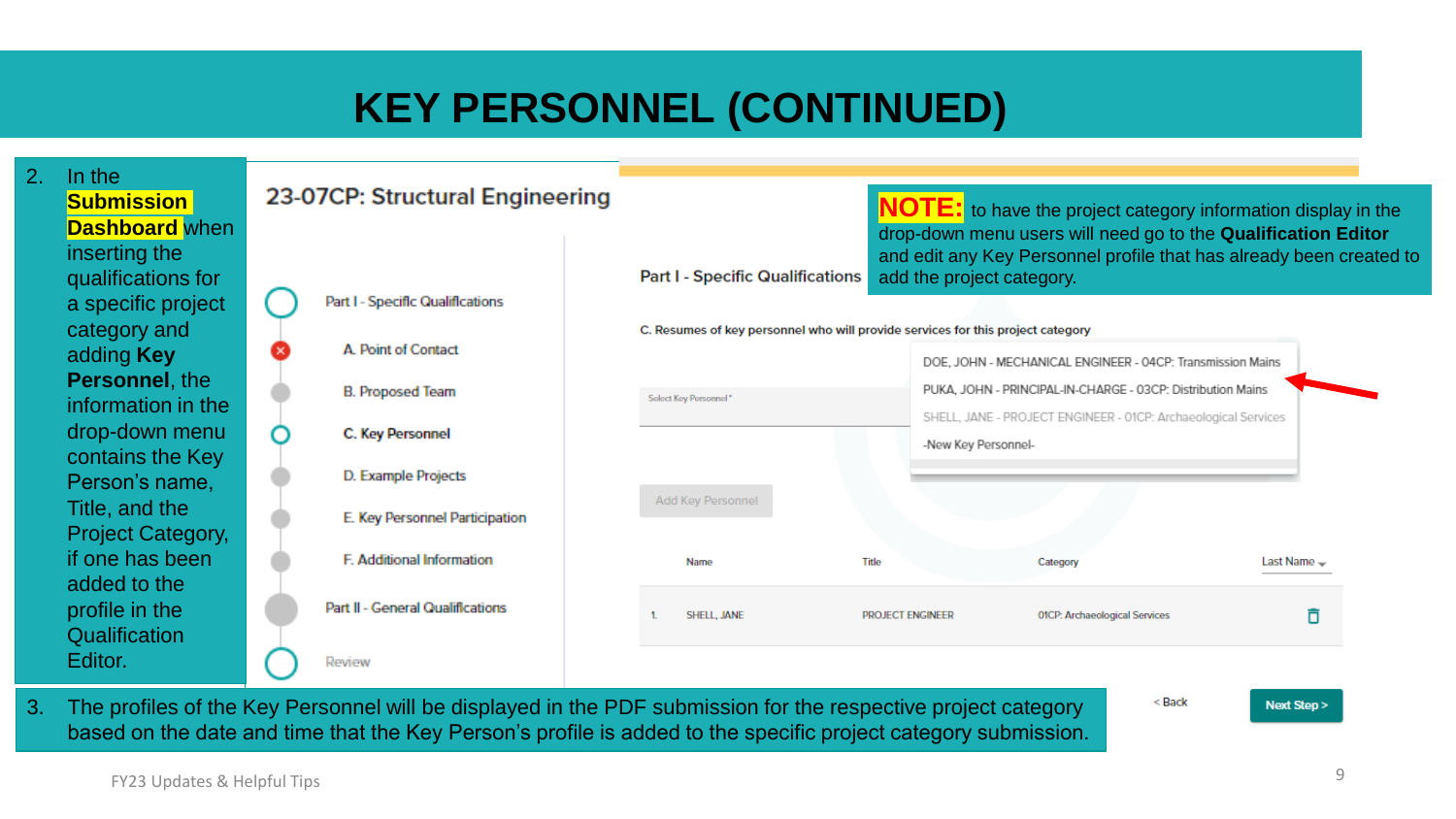# **EXAMPLE PROJECTS**

The following enhancements have been made to the **Example Project**  section in the **Qualification Editor**

- 1. The Example Project Title character limit has been expanded to 250 characters including spaces.
- 2. The "Year Completed" field now has the additional option of "NA/Not Started".

### **Qualification Editor**

**Part 1 - Specific Qualifications** 

Example Projects Which Best Illustrate Firm's Qualifications For Project Category

| Example Project Title<br>Character limit = 250 including spaces | Location (City and State)                   |                |
|-----------------------------------------------------------------|---------------------------------------------|----------------|
|                                                                 | This fleld is required                      |                |
|                                                                 |                                             |                |
| Year Completed Professional Services                            | Year Completed Construction (If Applicable) |                |
| This field is required                                          |                                             |                |
|                                                                 |                                             | NA/Not Started |
|                                                                 |                                             | Ongoing        |
|                                                                 |                                             | 2022           |
|                                                                 |                                             | 2021           |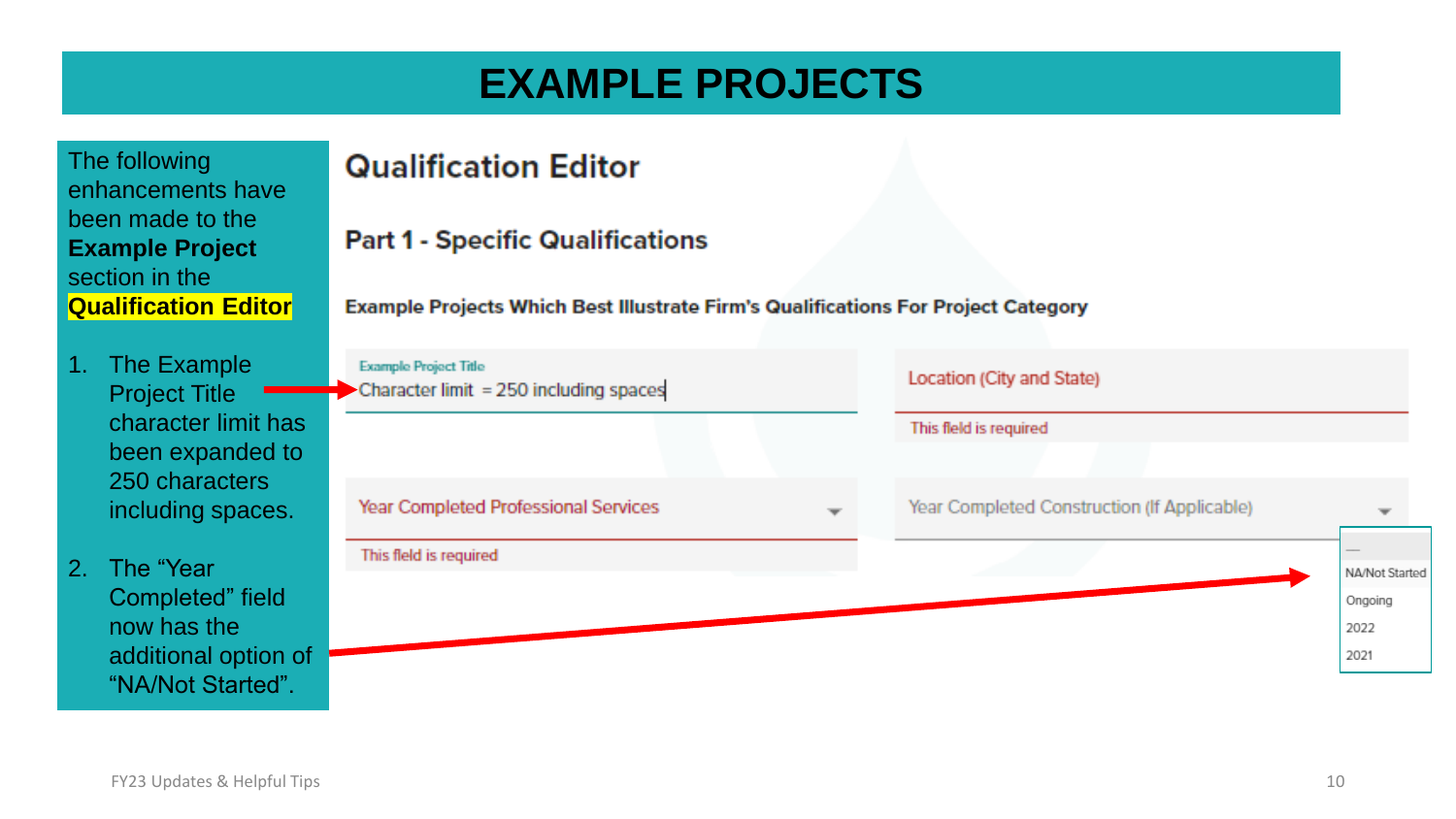# **EXAMPLE PROJECTS (Continued)**

- 3. The Project Owner has been added to the summary list of the Example Projects that have been added to the company's profile in the **Qualification Editor.**
- 4. The summary list of Example Projects in the **Qualification Editor** may be sorted by title, Owner, or Location.

### **Qualification Editor**

#### **Part 1 - Specific Qualifications**

**Example Projects Which Best Illustrate Firm's Qualifications For Project Category** 

![](_page_10_Figure_6.jpeg)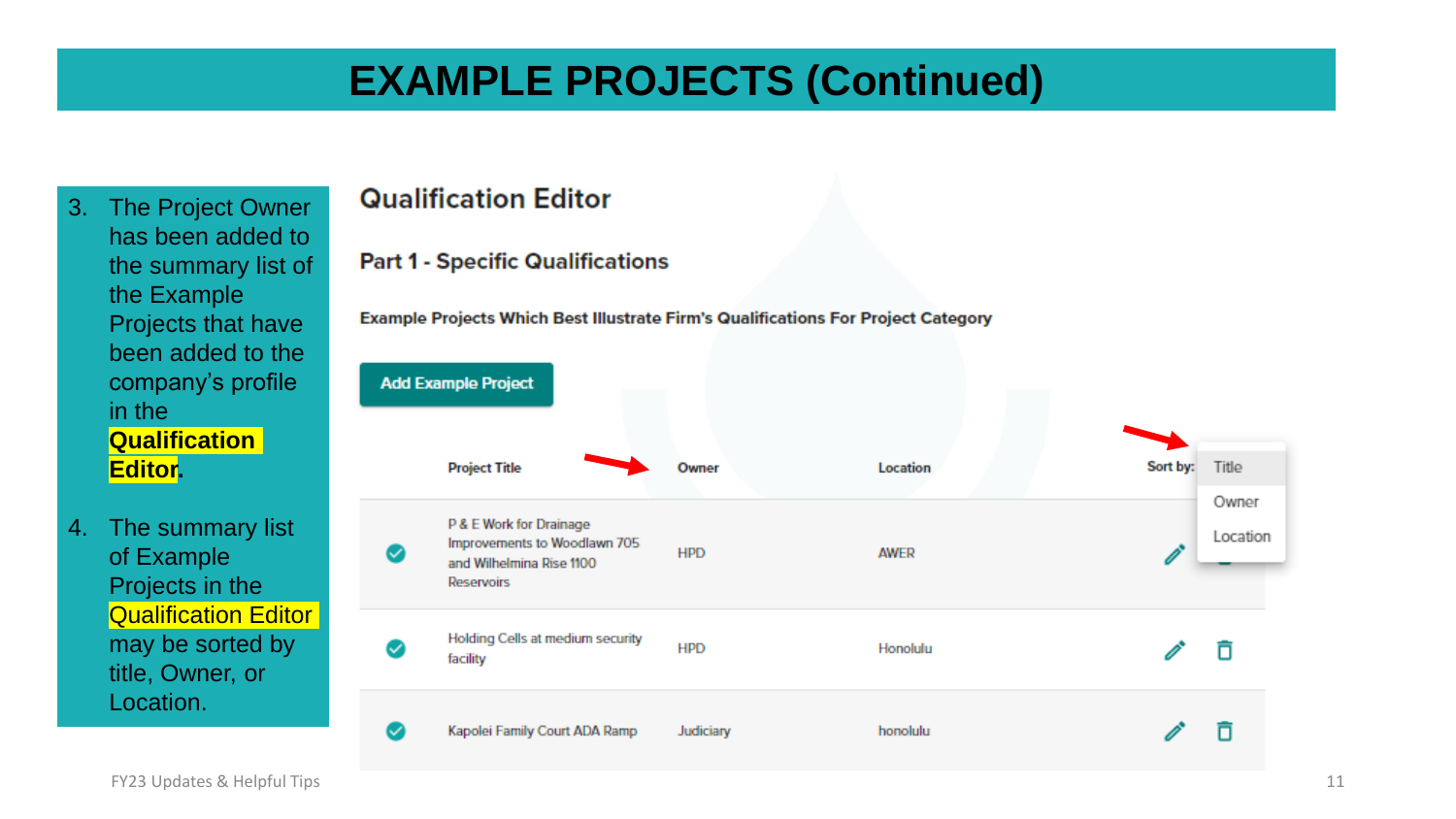# **EXAMPLE PROJECTS (Continued)**

![](_page_11_Figure_1.jpeg)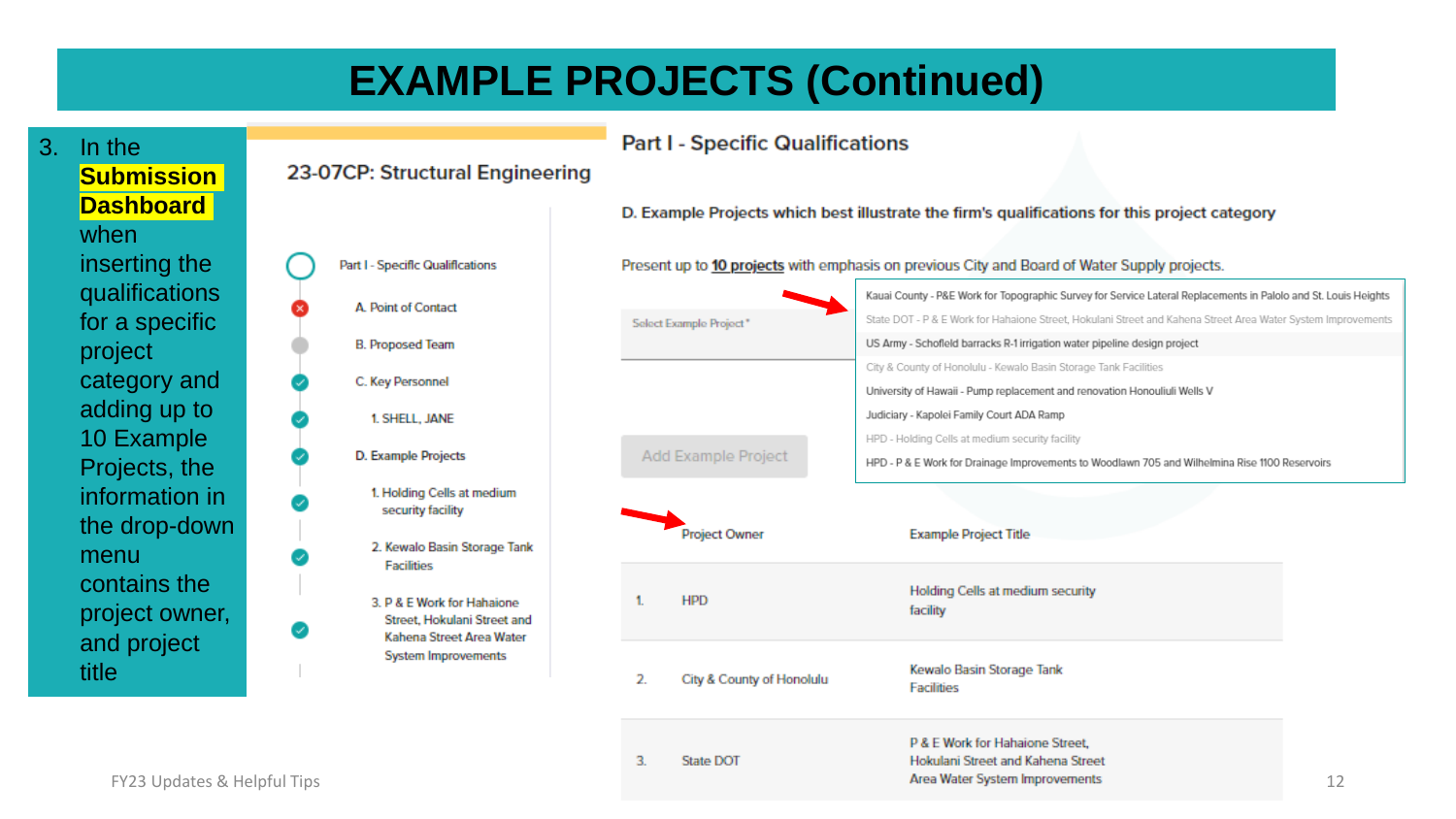![](_page_12_Picture_0.jpeg)

![](_page_12_Picture_1.jpeg)

#### **QUALIFICATION EDITOR DELETE POP UP WINDOW**

In each section of the **Qualification Editor** users may delete entries by clicking the trash icon. When deleting information a pop window will open asking the user to confirm that they want to delete the information.

- ➢ Deleting information in the **Qualification Editor** will not remove the information from any **project category submission** that it has already been added to.
- $\triangleright$  If a user deletes information from a specific project category that has not yet been submitted, the user will need to go to the **Submission Dashboard** and "Edit" the submission remove the information and "Save" the edits.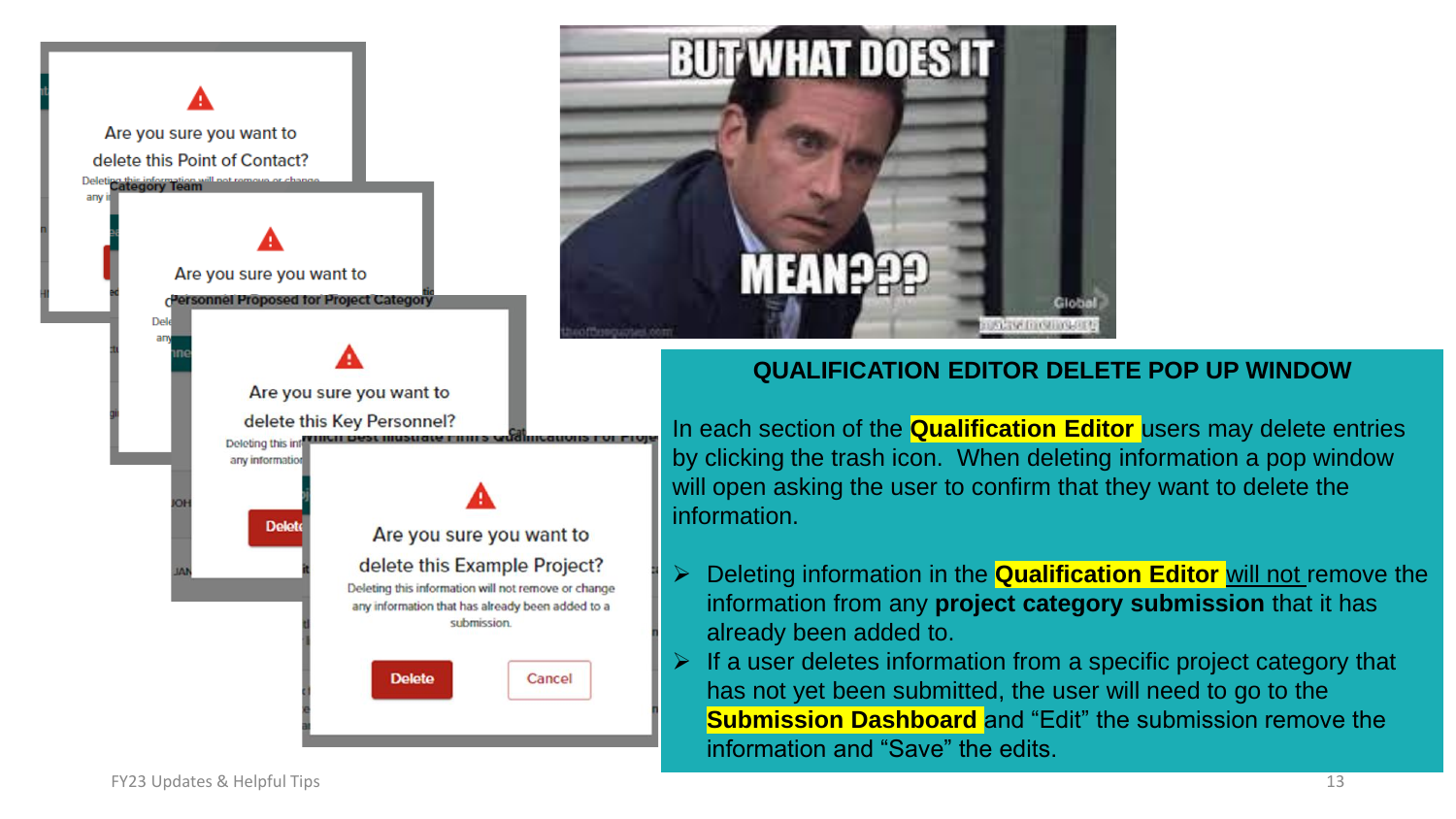### **MISCELANIOUS**

#### **1. Section F - Additional Information and the"SFR330 Additional Information Template"**

Firms may create different "Additional Information" documents to upload for each project category or may use the same upload for all project categories that the firm is submitting qualifications for. Including the Project Category in the Header of the document is optional and may be deleted.

| <b>Part I - Specific Qualifications</b><br><b>F. Additional Information</b>                                                                                                                                                                                                                                                                                                                                                                                                                                                                                                                                             | <b>Board of</b><br>Water Supply<br>Honolulu-Board-of-Water-Supply + Project-Category-(Optional)<br>$\rightarrow$ |
|-------------------------------------------------------------------------------------------------------------------------------------------------------------------------------------------------------------------------------------------------------------------------------------------------------------------------------------------------------------------------------------------------------------------------------------------------------------------------------------------------------------------------------------------------------------------------------------------------------------------------|------------------------------------------------------------------------------------------------------------------|
| Provide any additional information at your discretion.                                                                                                                                                                                                                                                                                                                                                                                                                                                                                                                                                                  | SECTION-F--- ADDITIONAL-INFORMATIONS<br>Header                                                                   |
| This field is only required if a PDF is not uploaded.<br>0/1500<br>For each project category being submitted that requires the SFR330 Form to be completed, companies must include the "SECTION F:<br>ADDITIONAL INFORMATION" listed in the Notice to Providers of Professional Services. Please use the SFR330 Additional Information<br>Template provided below for the Additional Information, save the document, convert it to a PDF document, and upload it to the Portal. Upload<br>a maximum of ten (10) PDF documents, each no larger than 15MB.<br>SFR330 Additional Information Template<br><b>Upload PDF</b> |                                                                                                                  |